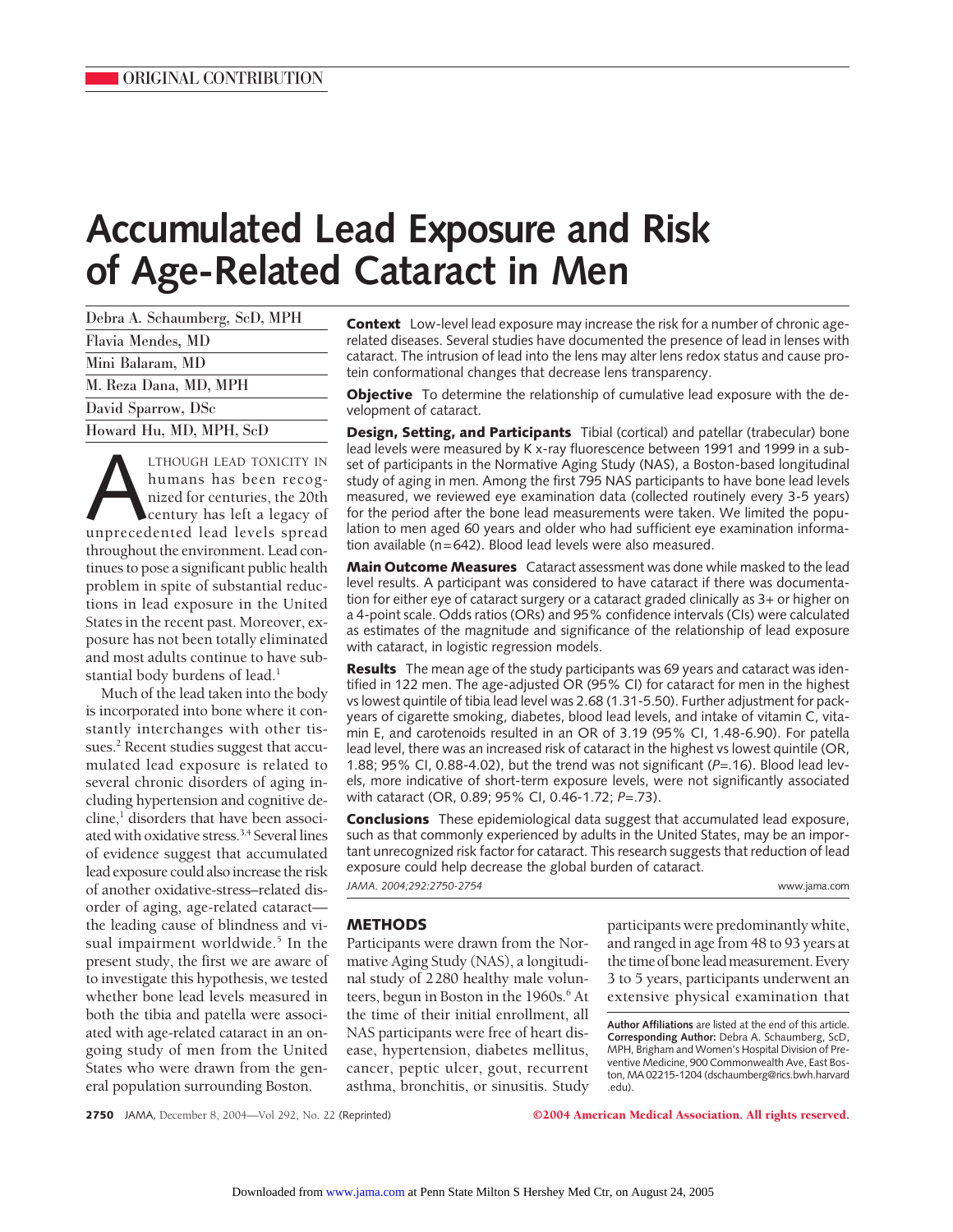included a standard ocular evaluation, not always including a dilated fundus examination, with notation of any abnormalities in the lens, optic nerve, and macula. Beginning in 1991 and continuing through 1999, NAS participants were invited to undergo bone and blood lead measurements.<sup>2,7</sup> At the time the present study wasinitiated, 795 (68%) of the 1171 NAS participants who were still being monitored had completed bone lead measurements. The main reason for nonparticipation in the bone lead measurements was the inconvenience of returning to the bone lead laboratory on a separate day from the regular NAS follow-up examination. In an earlier analysis, no important differences were detected between NAS participants who did and did not have bone lead measurements taken.<sup>8</sup> Because we were interested in occurrence of age-related cataract, welimited our analysis to men who were at least 60 years of age at the time ofmeasurement (n=663), and had atleast one eye examination available during the period spanning the year prior to bone lead measurement and the time of this study in 2002 (n=642).

K x-ray fluorescence<sup>9,10</sup> was used to measure bone lead levels. Bone lead levels were measured at both the midtibial shaft and the patella. These 2 sites were chosen to represent the 2 main bony compartments: trabecular bone (patella) and cortical bone (tibia). Since trabecular bone has a higher turnover rate as compared with cortical bone, the amount of lead in trabecular bone reflects more recent exposure than the amount present in cortical bone.10 Bone lead measurements were recorded on a continuous scale in units of µg/g.

Standard eye evaluations including a complete history, documentation of medication use, visual acuity measurement, biomicroscopy, tonometry, and ophthalmoscopy were performed and recorded at each routine NAS study visit. These examinations were generally performed by staff optometrists at the NAS examination facility. Thus, during the course of the study, several clinicians evaluated study participants but possible inter-rater differences were not investigated. For the present study, standardized forms were established for extraction of eye disease data from NAS study records.Without knowledge of the participants' bone lead results, we reviewed medical records for diagnoses and severity of cataract, and occurrence of cataract extraction between 1986 and 2002. Lens status was assessed by biomicroscopy and a participant was considered to have cataract if there was documentation for either eye of cataract surgery or a cataract (of any subtype), graded clinically as 3+ or higher on a 4-point scale, diagnosed either after or within 1 year prior to bone lead measurement.

In all analyses performed using version 8 of the SAS System (Cary, NC), we classified individuals rather than eyes, because the same examiner made assessments at the same time for both eyes of each participant, and consequently, classification of the 2 eyes was not independent. We examined relationships for categories of tibia and patella bone lead formed using quintile cutpoints*.*We determined the mean levels (or percentages) of baseline characteristics according to quintiles of bone lead levels, and assessed the significance of a linear trend using linear regression models for the continuous variables, and the Mantel-Haenszel  $\chi^2$  test for trend for dichotomous variables.We determined the odds ratio (OR) and 95% confidence interval (CI) for occurrence of cataract using logistic regression models. The *P* value of significance was  $<$ .05. In initial analyses, we obtained age- and smokingadjusted OR of cataract by quintile of bone lead level (separately for tibia or patella).We extended these models to control for other possible risk factors including history of diabetes mellitus (yes vs no), vitamin C, carotenoids, and/or vitamin E intake, all as assessed at the time of bone lead measurement. Using interaction termsin regression models, we explored whether diabetes or cigarette smoking modified the effect of bone lead level on cataract risk.

Finally,wecalculated theage-adjusted attributable fraction in the population as a measure of the amount of cataract associated with lead exposure. Since relative risks of cataract were elevated in each of the top 4 quintiles of tibia lead, relative to the first with a significant linear trend, we determined the attributable fraction associated with tibia lead above the 20th percentile (ie, considering 80% of the population to be exposed).<sup>11</sup>

## **RESULTS**

The mean age of study subjects was 69 years (range, 60-93). The concentration of tibia lead ranged from 0 to 126 µg/g (median, 20 µg/g), while patellalead ranged from 0 to 165 µg/g (median, 29 µg/g). The correlation of tibia and patella lead levels was 0.68. Blood lead levels ranged from 0 to 35 µg/dL (median, 5 µg/dL), and were moderately correlated with both tibia (*r*=0.31) and patella (*r*=0.39) lead levels. Older age (*P*-.001), higher blood lead levels (*P*-.001), a greater number of packyears of cigarette smoking (P<.001), and a history of diabetes (*P*=.03), were related to higher concentrations of tibia lead (**TABLE 1**). Older age (*P*-.001), higher blood lead levels (P<.001), and a greater number of pack-years of cigarette smoking (P<.001), were also associated with higher patella lead levels.

We identified 122 cases of cataract among the 642 study participants aged 60 years and older, who had bone lead measurements and sufficient eye examination data. In univariate analyses, both tibia (P for trend<.001) and patella (P for trend =  $.02$ ) lead were associated with an increased risk of cataract. After controllingfor age, tibia lead level remained a significant predictor of cataract (ORfor highest vs lowest quintile, 2.68; 95% CI, 1.31-5.50; *P* for trend=.03). Additional control for pack-years of cigarette smoking, blood lead levels, diabetes, and dietary intake of vitamin C, vitamin E, and carotenoids did not alter this association (OR, 3.19; 95% CI, 1.48-6.90; **TABLE 2**). In contrast, there was no significant association of patella lead level with cataract after controlling for age. The age-adjusted OR (95% CI) contrasting the highest vs the lowest quintile of patella lead level was 1.44 (0.75-2.78; *P* for trend = .43). Additional control for other

©2004 American Medical Association. All rights reserved. (Reprinted) JAMA, December 8, 2004—Vol 292, No. 22 **2751**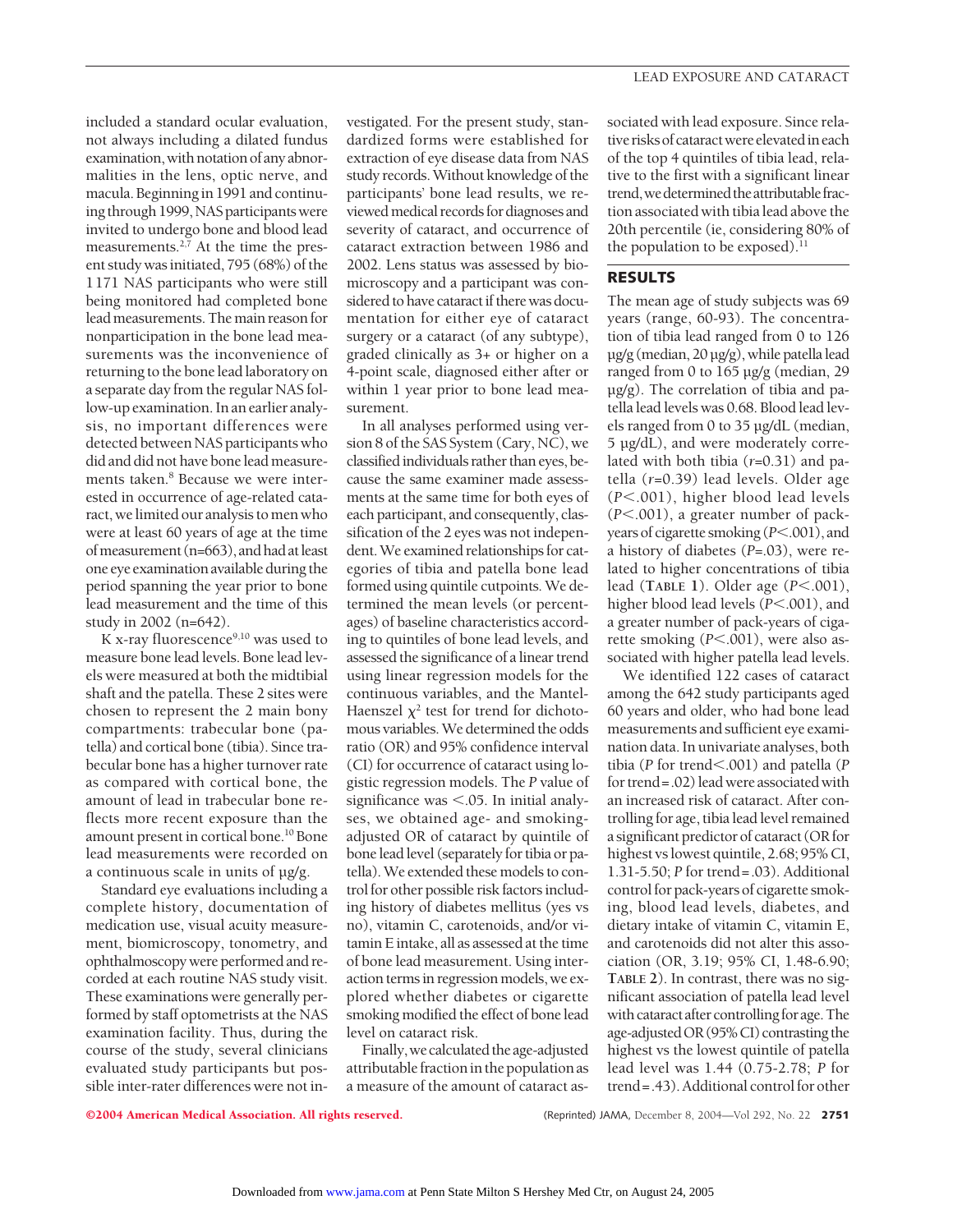#### LEAD EXPOSURE AND CATARACT

risk factors did not alter this null finding for the trend (*P*=.16), although the OR for the top quintile of patella lead level increased to 1.88 (95% CI, 0.88-4.02).

In contrast to the findings of significant associations between bone lead levels and cataract, the risk of cataract was not different across categories of blood lead levels (*P*=.67), which were available in 630 men. After controlling for age, the OR (95% CI) contrasting the top vs bottom quintile of blood lead level was 0.88 (0.47-1.64). This finding did not change after controlling for

additional risk factors (OR, 0.89; 95% CI, 0.46-1.72; **TABLE 3**).

Since tibia lead level was related to both cigarette smoking and diabetes, 2 prominent cataract risk factors, we examined whether there was any evidence that these risk factors might

|                     | <b>Table 1.</b> Associations of Baseline Variables With Bone Lead Levels in the Normative Aging Study*<br><b>Quintile of Bone Lead Level</b> |                 |                 |              |               |           |
|---------------------|----------------------------------------------------------------------------------------------------------------------------------------------|-----------------|-----------------|--------------|---------------|-----------|
|                     | 1                                                                                                                                            | $\overline{2}$  | 3               | 4            | 5             | P (Trend) |
|                     |                                                                                                                                              |                 | Tibia           |              |               |           |
| Range, µg/dL        | $0 - 11.0$                                                                                                                                   | 12.0-16.0       | 17.0-21.0       | 22.0-30.0    | 31.0-126.0    |           |
| No. of men          | 125                                                                                                                                          | 145             | 121             | 129          | 122           |           |
| Age, y              | 67.6 (5.26)                                                                                                                                  | 68.2 (5.87)     | 69.0 (5.97)     | 69.8 (6.55)  | 71.5(6.17)    | < .001    |
| Tibia lead, µg/g    | 8.3(3.27)                                                                                                                                    | 15.7 (1.74)     | 20.9 (1.48)     | 27.2(2.50)   | 43.3 (15.1)   | < .001    |
| Blood lead, µg/dL   | 4.49 (2.65)                                                                                                                                  | 5.78 (3.84)     | 5.16(2.93)      | 7.24 (4.62)  | 7.78 (4.85)   | < .001    |
| Smoking, pack-years | 12.4 (19.01)                                                                                                                                 | 17.3 (21.42)    | 24.4 (25.94)    | 26.3 (29.83) | 28.5 (30.34)  | < .001    |
| Vitamin C, mg/d     | 339 (332)                                                                                                                                    | 266 (308)       | 346 (371)       | 281 (284)    | 274 (310)     | .20       |
| Carotenoids, IU/d   | 11719 (14 150)                                                                                                                               | 11 449 (14 713) | 11 455 (8853)   | 9239 (7055)  | 10 342 (8426) | .08       |
| Vitamin E, mg/d     | 98 (188)                                                                                                                                     | 97 (196)        | 104 (188)       | 56 (142)     | 93 (212)      | .25       |
| Diabetes, No. (%)   | 10(8.0)                                                                                                                                      | 8.3             | 15(12.4)        | 14 (10.9)    | 20(16.4)      | .03       |
|                     |                                                                                                                                              |                 | Patella         |              |               |           |
| Range, µg/dL        | $1.0 - 16.0$                                                                                                                                 | 17.0-23.0       | 24.0-31.0       | 32.0-42.0    | 43.0-165.0    |           |
| No. of men          | 127                                                                                                                                          | 136             | 125             | 126          | 128           |           |
| Age, y              | 68.0 (5.41)                                                                                                                                  | 67.8 (5.67)     | 68.6 (5.56)     | 69.9 (6.71)  | 71.7 (6.35)   | < .001    |
| Patella lead, µg/g  | 11.9(4.51)                                                                                                                                   | 21.2 (1.99)     | 28.8 (2.58)     | 38.0 (6.71)  | 63.1 (20.13)  | < .001    |
| Blood lead, µg/dL   | 4.16(2.04)                                                                                                                                   | 5.09(2.92)      | 6.11(3.73)      | 6.43(4.11)   | 8.71(5.31)    | < .001    |
| Smoking, pack-years | 13.9 (18.17)                                                                                                                                 | 16.3 (23.43)    | 22.7 (23.62)    | 24.4 (27.56) | 31.3 (32.80)  | < .001    |
| Vitamin C, mg/d     | 290 (289)                                                                                                                                    | 313 (338)       | 323 (354)       | 308 (348)    | 266 (276)     | .48       |
| Carotenoids, IU/d   | 10215 (6833)                                                                                                                                 | 11852 (12363)   | 12 641 (17 810) | 9464 (6517)  | 9997 (8113)   | .29       |
| Vitamin E, mg/d     | 96 (188)                                                                                                                                     | 87 (171)        | 102 (205)       | 86 (183)     | 76 (189)      | .32       |
| Diabetes, No. (%)   | 9(7.1)                                                                                                                                       | 19 (14.0)       | 17 (13.6)       | 10(7.9)      | 16 (12.5)     | .60       |

\*Data are presented as mean (SD) unless indicated otherwise.

| Table 2. Associations Between Bone Lead Levels and Risk of Cataract in the Normative Aging Study |                                               |                     |                     |                     |                     |           |
|--------------------------------------------------------------------------------------------------|-----------------------------------------------|---------------------|---------------------|---------------------|---------------------|-----------|
|                                                                                                  | Odds Ratio (95% CI) Per Quintile of Bone Lead |                     |                     |                     |                     |           |
|                                                                                                  |                                               | $\overline{2}$      | 3                   | 4                   | 5                   | P (Trend) |
|                                                                                                  |                                               |                     | Tibia               |                     |                     |           |
| Range, µg/dL                                                                                     | $0 - 11.0$                                    | 12.0-16.0           | 17.0-21.0           | 22.0-30.0           | 31.0-126.0          |           |
| No. of cases/men                                                                                 | 13/125                                        | 26/145              | 23/121              | 22/129              | 38/122              |           |
| <b>Models</b>                                                                                    |                                               |                     |                     |                     |                     |           |
| Age                                                                                              | 1.00                                          | 1.77 (0.85-3.69)    | 1.73 (0.81-3.69)    | 1.35 (0.63-2.91)    | $2.68(1.31 - 5.50)$ | .03       |
| Age + smoking $*$                                                                                | 1.00                                          | 1.78 (0.85-3.72)    | 1.78 (0.85-3.75)    | 1.39 (0.64-3.02)    | 2.69 (1.29-5.62)    | .04       |
| Age, smoking, + other risk factorst                                                              | 1.00                                          | 1.83 (0.87-3.88)    | 1.63 (0.75-3.55)    | 1.58 (0.72-3.48)    | $3.19(1.48-6.90)$   | .01       |
|                                                                                                  |                                               |                     | Patella             |                     |                     |           |
| Range, µg/dL                                                                                     | $1.0 - 16.0$                                  | 17.0-23.0           | 24.0-31.0           | 32.0-42.0           | 43.0-165.0          |           |
| No. of cases/men                                                                                 | 19/127                                        | 23/136              | 22/125              | 23/126              | 35/128              |           |
| <b>Models</b>                                                                                    |                                               |                     |                     |                     |                     |           |
| Age                                                                                              | 1.00                                          | $1.18(0.60 - 2.35)$ | $1.14(0.57 - 2.27)$ | $0.97(0.48-1.95)$   | 1.44 (0.75-2.78)    | .43       |
| Age + smoking*                                                                                   | 1.00                                          | $1.18(0.60 - 2.35)$ | $1.15(0.57 - 2.30)$ | $0.99(0.49 - 2.00)$ | 1.43 (0.73-2.82)    | .46       |
| Age, smoking, + other risk factorst                                                              | 1.00                                          | 1.28 (0.62-2.65)    | 1.25 (0.59-2.62)    | $1.21(0.57 - 2.57)$ | 1.88 (0.88-4.02)    | .16       |
|                                                                                                  |                                               |                     |                     |                     |                     |           |

Abbreviation: CI, confidence interval.<br>\*Six men, including 1 case, were excluded from these analyses due to missing data for smoking.<br>†Other risk factors include blood lead levels, history of diabetes, and mean daily intak from these models because of missing covariate data.

**2752** JAMA, December 8, 2004—Vol 292, No. 22 (Reprinted) ©2004 American Medical Association. All rights reserved.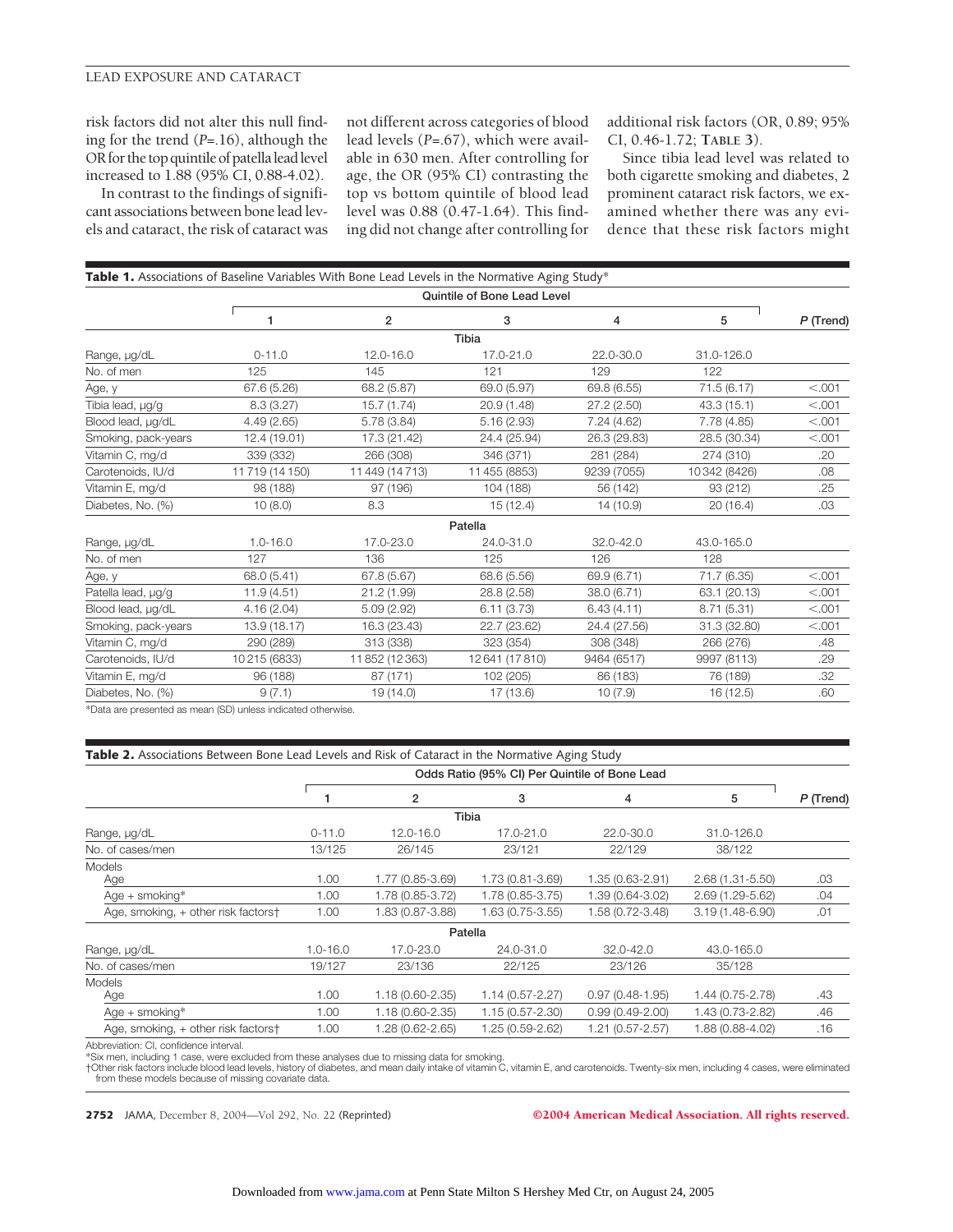| <b>Table 3.</b> Associations Between Blood Lead Levels and Risk of Cataract in the Normative Aging Study<br>Odds Ratio (95% CI) Per Quintile of Blood Lead |                     |                     |                     |                     |           |
|------------------------------------------------------------------------------------------------------------------------------------------------------------|---------------------|---------------------|---------------------|---------------------|-----------|
|                                                                                                                                                            |                     | 3                   | 4                   |                     | P (Trend) |
| $1.0 - 3.0$                                                                                                                                                | $3.01 - 4.41$       | 4.5-5.88            | $6.0 - 8.0$         | 8.17-35.0           |           |
| 30/147                                                                                                                                                     | 18/105              | 22/102              | 27/158              | 22/118              |           |
| 1.00                                                                                                                                                       | $0.80(0.41 - 1.57)$ | $0.93(0.49 - 1.77)$ | $0.75(0.42 - 1.36)$ | $0.88(0.47 - 1.64)$ | .61       |
| 1.00                                                                                                                                                       | $0.81(0.41 - 1.58)$ | $0.94(0.49 - 1.78)$ | $0.76(0.42 - 1.38)$ | $0.87(0.46 - 1.66)$ | .60       |
| 1.00                                                                                                                                                       | $0.79(0.40 - 1.57)$ | $0.89(0.46 - 1.71)$ | $0.79(0.43 - 1.46)$ | $0.89(0.46 - 1.72)$ | .73       |
|                                                                                                                                                            |                     |                     |                     |                     |           |

Abbreviation: CI, confidence interval.

\*Six men, including 1 case, were excluded from these analyses due to missing data for smoking.<br>†Other risk factors include history of diabetes and mean daily intake of vitamin C, vitamin E, and carotenoids. Twenty-six men, because of missing covariate data.

modify the associations between tibia lead level and cataract. In these models, there was no significant interaction of tibia lead level with either diabetes (*P* for interaction=.93), or cigarette smoking (*P* for interaction=.25).

Finally, after controlling for age, the attributable fraction of cataract in this population associated with lead exposure was 42%.

# **COMMENT**

Although much progress has been made to limit lead exposure in the United States and other industrialized countries, primarily through the elimination of leaded gasoline and workplace exposures,most adults have already accumulated a substantial body burden of lead.<sup>1</sup> Moreover, generalized low lead exposure along with pockets of higher exposure remain commonplace, including in the United States where more than 80% of homes built before 1980 are contaminated by lead-based paint and/or leaded water pipes.<sup>12</sup> Results of the present study suggest that cumulative lead exposure is a risk factor for cataract, which accounts for more than 40% of all cases of blindness worldwide.<sup>5</sup> There was a greater than 2.5-foldincreased risk of cataractinmen with the highest levels of lead in the tibia, compared with men with the lowest tibia lead levels. The estimated attributable fraction of cataract in this population resulting from lead exposure was 42%. However, as expected, there was no association between bloodleadlevels and risk of cataract in these men.

Since blood lead levels are indicative only of recent exposures,<sup>2,10</sup> they are not likely to be very relevant to the development of age-related eye diseases, which take many years to develop. Approximately 95% of the total body burden of lead is present in the skeleton and, consequently, measurement of bone lead levels can provide an integrated picture of more long-term exposure. Lead stored in cortical bone has a biological half-life of more than 10 years, and lead from trabecular bone has a half-life of 1 to 5 years.13,14 Lead is continuously mobilized from the skeleton, circulates in plasma at very low levels that are difficult to measure, and is made available for interactions with other tissues. Thus, bone lead levels are thought to be indicative not only of the magnitude of the cumulative exogenous exposure, but also of exposure from endogenous sources.<sup>2,10</sup> Indeed, bone lead measured by K x-ray fluorescence has recently been found to be a better biomarker of lead dose than blood lead in terms of predicting several chronic toxicity outcomes such as hypertension, decreased cognitive function, and electrocardiographic conduction disturbances in adults.7,8,15-20

We are interested in studying the relationship between lead exposure and cataractogenesis because lead can disrupt lens redox status, the maintenance of which is necessary to maintain lens clarity, $21$  and conversely, cataract appears to be the result of accumulated oxidative damage to lens epithelial cells.<sup>22</sup> Furthermore, lead adversely affects glutathione metabolism in the lens<sup>23</sup> and increases the amount of protein-bound glutathione and cysteine. Malondialdehyde, a major lipid peroxidation product, is also increased in the lens following lead exposure.21 Lead can interfere with the calcium homeostasis of various tissues, and normal calcium homeostasis is essential to the maintenance of lens clarity.<sup>24</sup>

In animal studies, lead accumulated in a time- and concentration-dependent manner in the lenses of exposed rabbits.<sup>25</sup> More importantly, several studies have now shown that lead may be present at higher levels in human cataractous lenses as compared with clear lenses.23,26-29 Further, lens lead levels were inversely correlated with lens levels of the antioxidant zinc, and the intrusion of lead into the lens caused protein conformational changes that affected lens transparency.<sup>27</sup>

The NAS is an ongoing cohort study with high-quality data. However, ocular photographs were not taken and standardized cataract grading schemes were not used. Although some misclassification may result from our use of medical records to determine cataract status, it is unlikely that any misclassification would be differential with respect to bone lead levels; and, thus, the expected bias would be in the direction of a null finding. Furthermore, our use of cataract surgery or a relatively severe grade of cataract should have further minimized diseasemisclassification. Nonetheless, we were not able to examine risk as it might be related to specific types of cataract, which may have different etiologies,<sup>30</sup> or the risk among younger individuals (<60 years of age) as the more severe cataracts we examined were virtually nonexistent in this subgroup. Confounding by unmeasured risk factors such as sunlight exposure and use of steroid medications is an improbable explanation of our findings, since these exposures are

©2004 American Medical Association. All rights reserved. (Reprinted) JAMA, December 8, 2004—Vol 292, No. 22 **2753**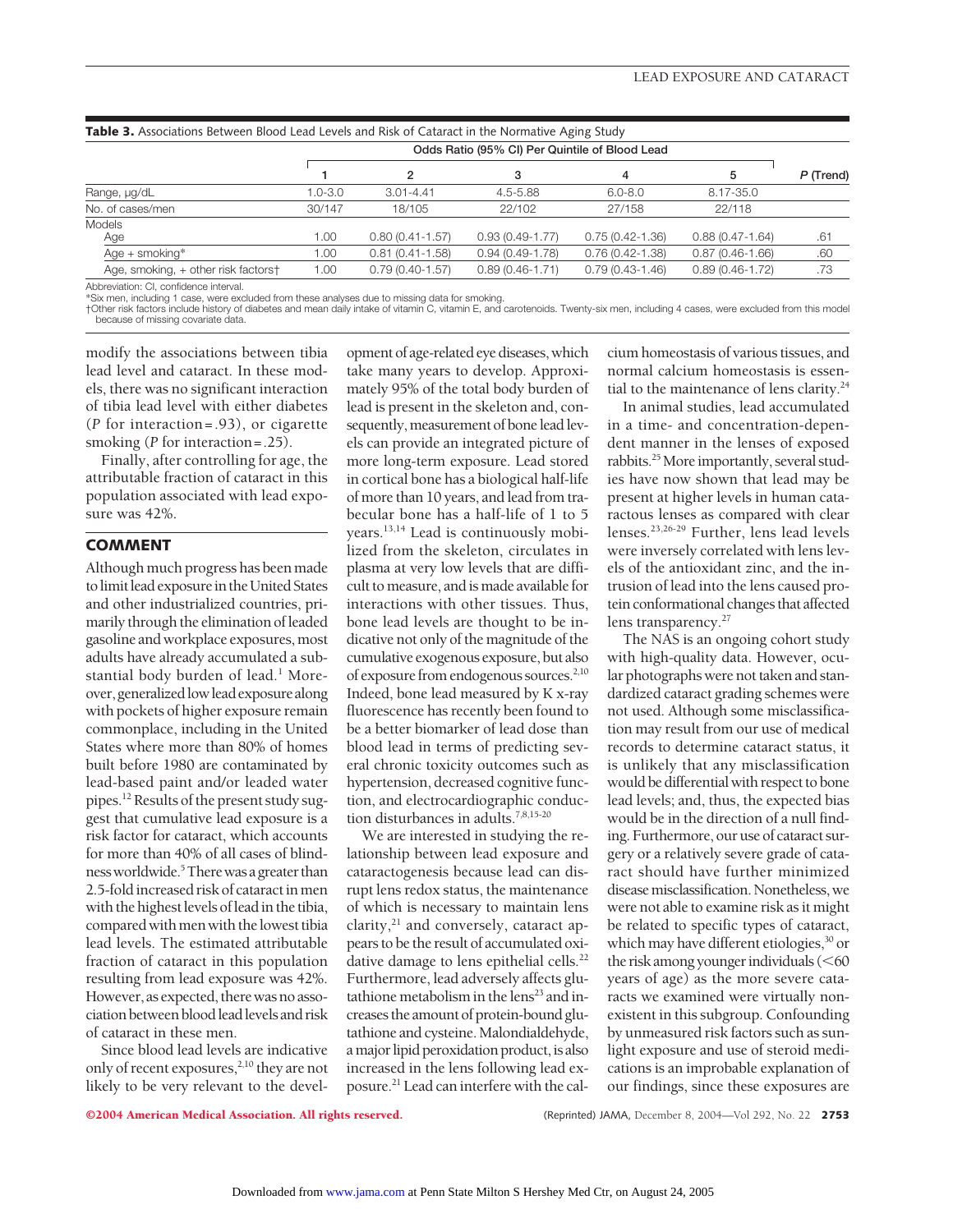#### LEAD EXPOSURE AND CATARACT

unlikely to be strongly correlated with bone lead levels. Although we controlled as rigorously as possible for cigarette smoking, using pack-years of exposure, residual confounding by cigarette smoking is theoretically possible since lead can be present in cigarette smoke.<sup>31</sup> NAS participants are fairly representative of similarly aged men in Massachusetts, with similar rates of smoking and alcohol consumption; although they tended to be slightly better educated, and with a slightly higher median income than men of comparable age in the general population of the United States.32

Prevention of age-related cataract remains an important public health goal. Expenditures for cataract surgery comprise the largest single line item in the Medicare budget.<sup>33</sup> In addition to the obvious problems of reduced vision, visual disability such as that produced by cataract can have a deleterious impact on risk of falls, fractures, quality of life, and possibly even mortality.<sup>34-38</sup> Lead has been spread throughout the environment, primarily through leaded gasoline and lead paint, and nearly every adult in the United States has accumulated some degree of lead in the skeleton. Moreover, lead exposure in many developing countries, where the cataract burden is even greater, continues to be high.<sup>39-41</sup>

These are, to our knowledge, the first data suggesting that accumulated lead exposure, such as that commonly experienced by adults in the United States, may be an important, unrecognized risk factor for cataract. This research suggests that reduction of lead exposure could help decrease the global burden of cataract.

**Author Affiliations:** Division of Preventive Medicine (Dr Schaumberg), Channing Laboratory (Dr Hu), Brigham and Women's Hospital, Schepens Eye Research Institute, Department of Ophthalmology, Harvard Medical School (Drs Schaumberg, Mendes, Balaram, and Dana), Department of Epidemiology (Dr Schaumberg), Department of Environmental Health (Dr Hu), Harvard School of Public Health, The Normative Aging Study, Department of Veterans Affairs (Dr Sparrow), Harvard School of Public Health, Boston, Mass.

**Author Contributions:** Dr Schaumberg had full access to all of the data in the study and takes responsibility for the integrity of the data and the accuracy of the data analysis.

*Acquisition of data:* Schaumberg, Mendes, Balaram, Dana, Sparrow, Hu.

*Analysis and interpretation of data:* Schaumberg, Hu. *Drafting of the manuscript:* Schaumberg, Dana, Hu. *Critical revision of the manuscript for important intellectual content:* Schaumberg, Mendes, Balaram, Sparrow, Hu.

*Statistical analysis:* Schaumberg, Sparrow.

*Obtained funding:* Schaumberg, Hu.

*Administrative, technical, or material support:* Schaumberg, Dana, Hu.

*Study supervision:* Schaumberg, Dana, Hu.

**Funding/Support:** This work was supported by Fight for Sight (GA20020) and NIEHS (ES 05257-06A1, P42- ES05947, 2 P30 ES00002). The Normative Aging Study is supported by the cooperative studies program/ ERIC, Department of Veterans Affairs, and is a component of the Massachusetts Veterans Epidemiology Research and Information Center (MAVERIC). Men were evaluated for bone lead with support from National Institutes of Health (NIH) grant NCRR GCRC M01RR02635. The K x-ray fluorescence instrument was developed by ABIOMED, Inc, with support from NIH grant SBIR 2R44 ES03918-02.

**Role of the Sponsor:** This study was wholly designed, conducted, analyzed, and reported by the authors without any input from industrial sponsors.

#### **REFERENCES**

**1.** Vig EK, Hu H. Lead toxicity in older adults. *J Am Geriatr Soc*. 2000;48:1501-1506.

**2.** Hu H, Rabinowitz M, Smith D. Bone lead as a biological marker in epidemiologic studies of chronic toxicity. *Environ Health Perspect*. 1998;106:1-8.

**3.** Romero-Alvira D, Roche E. High blood pressure, oxygen radicals and antioxidants: etiological relationships. *Med Hypotheses*. 1996;46:414-420. **4.** Mecocci P, Mariani E, Cornacchiola V, Polidori MC. Antioxidants for the treatment of mild cognitive

impairment. *Neurol Res*. 2004;26:598-602. **5.** Thylefors B, Negrel AD, Pararajasegaram R, Dadzie KY. Global data on blindness. *BullWorld Health Organ*.

1995;73:115-121. **6.** Glynn RJ, Rosner B, Silbert JE. Changes in choles-

terol and triglyceride as predictors of ischemic heart disease in men. *Circulation*. 1982;66:724-731.

**7.** Hu H, Aro A, Payton M, et al. The relationship of bone and blood lead to hypertension: the Normative Aging Study. *JAMA*. 1996;275:1171-1176.

**8.** Cheng Y, Schwartz J, Vokonas PS, Weiss ST, Aro A, Hu H. Electrocardiographic conduction disturbances in association with low-level lead exposure (the Normative Aging Study). *Am J Cardiol*. 1998;82:594-599.

**9.** Burger DE, Milder FL, Morsillo PR, Adams BB, Hu H. Automated bone lead analysis by K-x-ray fluorescence for the clinical environment. *Basic Life Sci*. 1990; 55:287-292.

**10.** Hu H. Bone lead as a new biologic marker of lead dose: recent findings and implications for public health. *Environ Health Perspect*. 1998;106(suppl 4):961-967. **11.** Walter SD. The estimation and interpretation of attributable risk in health research. *Biometrics*. 1976; 32:829-849.

**12.** *Report on the National Survey of Lead Based Paint in Housing: Base Report.* Washington, DC. US Environmental Protection Agency, Office of Pollution Prevention and Toxics. EPA; 1995. Publication EPA 747- R-95-003.

**13.** Leggett RW. An age-specific kinetic model of lead metabolism in humans. *Environ Health Perspect*. 1993; 101:598-616.

14. O'Flaherty EJ. Physiologically based models for boneseeking elements IV: kinetics of lead disposition in humans. *Toxicol Appl Pharmacol*. 1993;118:16-29.

**15.** Korrick SA, Hunter DJ, Rotnitzky A, Hu H, Speizer FE. Lead and hypertension in a sample of middleaged women. *Am J Public Health*. 1999;89:330-335. **16.** Payton M, Riggs KM, Spiro A III, Weiss ST, Hu H. Relations of bone and blood lead to cognitive function. *Neurotoxicol Teratol*. 1998;20:19-27.

**17.** Cheng Y, Schwartz J, Sparrow D, Aro A, Weiss ST, Hu H. Bone lead and blood lead levels in relation to baseline blood pressure and the prospective development of hypertension: the Normative Aging Study. *Am J Epidemiol*. 2001;153:164-171.

**18.** Glenn BS, Stewart WF, Links JM, Todd AC, Schwartz BS. The longitudinal association of lead with blood pressure. *Epidemiology*. 2003;14:30-36. **19.** Schwartz BS, Stewart WF, Bolla KI, et al. Past adult

lead exposure is associated with longitudinal decline in cognitive function. *Neurology*. 2000;55:1144-1150. **20.** Stewart WF, Schwartz BS, Simon D, Bolla KI, Todd AC, Links J. Neurobehavioral function and tibial and chelatable lead levels in 543 former organolead workers. *Neurology*. 1999;52:1610-1617.

**21.** Neal R, Cooper K, Gurer H, Ercal N. Effects of Nacetylcysteine and 2,3-dimercaptosuccinic acid on lead induced oxidative stress in rat lenses. *Toxicology*. 1998; 130:167-174.

**22.** Ottonello S, Foroni C, Carta A, Petrucco S, Maraini G. Oxidative stress and age-related cataract. *Ophthalmologica*. 2000;214:78-85.

**23.** Neal R,Cooper K, Kellogg G, Gurer H, Ercal N. Effects of some sulfur-containing antioxidants on leadexposed lenses. *Free Radic BiolMed*. 1999;26:239-243. **24.** Paterson CA, Zeng J, Husseini Z, et al. Calcium ATPase activity and membrane structure in clear and cataractous human lenses. *Curr Eye Res*. 1997;16:333-338. **25.** Grubb BR, Driscoll SM, Bentley PJ. Exchanges of lead in vitro by the rabbit crystalline lens. *Exp Eye Res*. 1986;43:259-266.

**26.** Racz P, Erdohelyi A. Cadmium, lead and copper concentrations in normal and senile cataractous human lenses. *Ophthalmic Res*. 1988;20:10-13.

**27.** Shukla N, Moitra JK, Trivedi RC. Determination of lead, zinc, potassium, calcium, copper and sodium in human cataract lenses. *Sci Total Environ*. 1996;181: 161-165.

**28.** Cekic O. Copper, lead, cadmium and calcium in cataractous lenses. *Ophthalmic Res*. 1998;30:49-53. **29.** Cekic O. Effect of cigarette smoking on copper, lead, and cadmium accumulation in human lens. *Br J Ophthalmol*. 1998;82:186-188.

**30.** Taylor HR. Epidemiology of age-related cataract. *Eye*. 1999;13:445-448.

**31.** Kalcher K, Kern W, Pietsch R. Cadmium and lead in the smoke of a filter cigarette. *Sci Total Environ*. 1993;128:21-35.

**32.** Bell B, Rose CL, Damon H. The normative aging study. *Aging Hum Dev*. 1972;3:5-17.

**33.** Steinberg EP, Javitt JC, Sharkey PD, et al. The content and cost of cataract surgery. *Arch Ophthalmol*. 1993;111:1041-1049.

**34.** Chia EM, Wang JJ, Rochtchina E, Smith W, Cumming RR, Mitchell P. Impact of bilateral visual impairment on health-related quality of life. *Invest Ophthalmol Vis Sci*. 2004;45:71-76.

**35.** Broman AT, Munoz B, Rodriguez J, et al. The impact of visual impairment and eye disease on visionrelated quality of life in a Mexican-American population: proyecto VER. *Invest Ophthalmol Vis Sci*. 2002; 43:3393-3398.

**36.** Brannan S, Dewar C, Sen J, Clarke D, Marshall T, Murray PI. A prospective study of the rate of falls before and after cataract surgery. *Br J Ophthalmol*. 2003; 87:560-562.

**37.** Ivers RQ, Cumming RG, Mitchell P, Simpson JM, Peduto AJ. Visual risk factors for hip fracture in older people. *J Am Geriatr Soc*. 2003;51:356-363.

**38.** Nucci C, Cedrone C, Culasso F, Cesareo M, Regine F, Cerulli L. Association between lens opacities and mortality in the Priverno Eye Study. *Graefes Arch Clin Exp Ophthalmol*. 2004;242:289-294.

**39.** Landrigan PJ. The worldwide problem of lead in petrol. *Bull World Health Organ*. 2002;80:768.

**40.** Gavaghan H. Lead, unsafe at any level. *Bull World Health Organ*. 2002;80:82.

**41.** Mangas S, Fitzgerald DJ. Exposures to lead require ongoing vigilance. *Bull World Health Organ*. 2003;81:847.

#### **2754** JAMA, December 8, 2004—Vol 292, No. 22 (Reprinted) ©2004 American Medical Association. All rights reserved.

*Study concept and design:* Schaumberg, Hu.